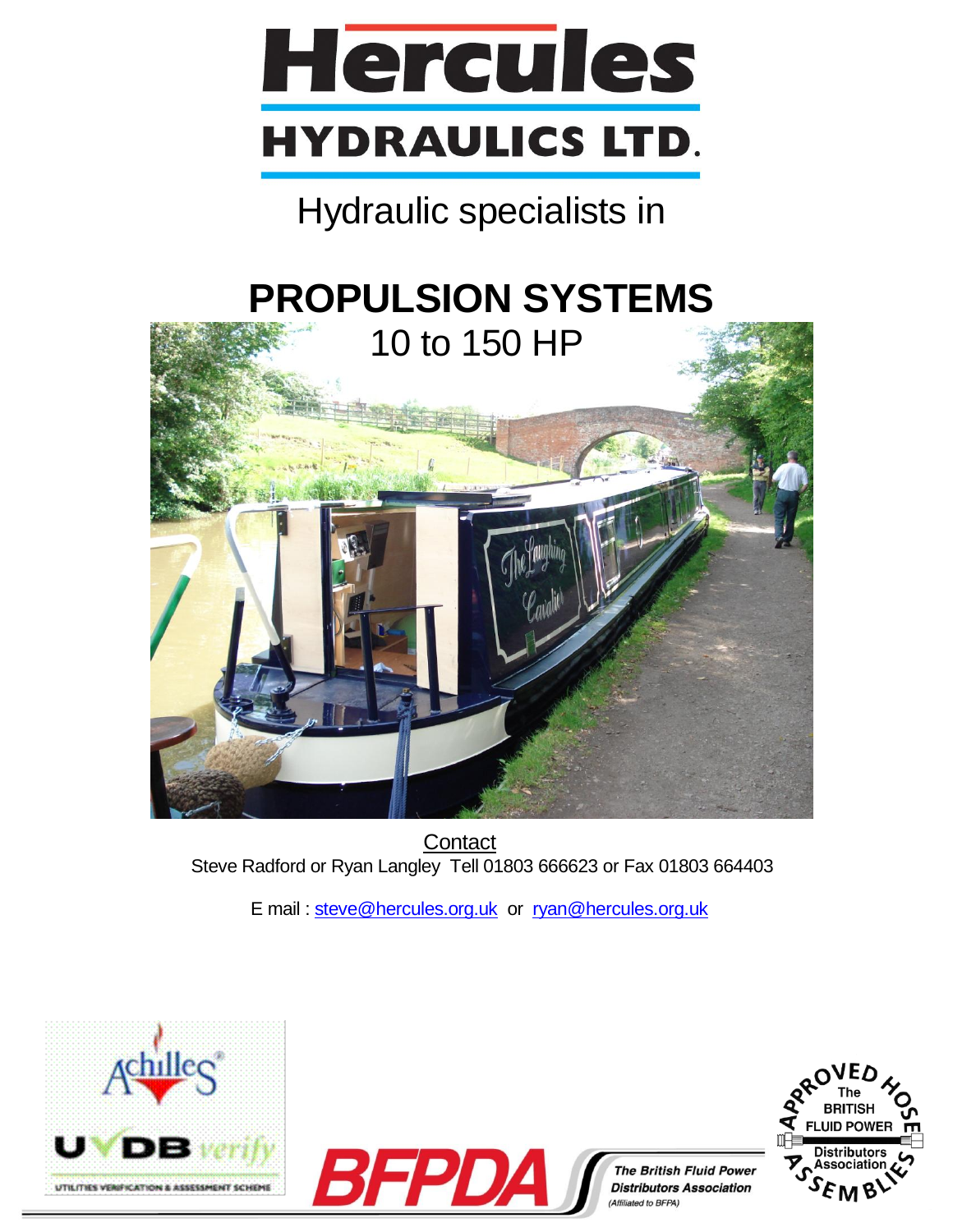## **Advantages of Hydraulic Propulsion**

**Simple installation**: With most systems only flexible tubing is required to connect between the components, there are no alignment issues between the engine and the propeller shaft. Technical installation labour is vastly reduced to that of a conventional drive system.

**Engine Positioning** Hydraulic propulsion systems allow you to position the engine any were you like within the vessel, thus allowing the boat designer to make the best use of the space available.

**Multiple drive systems**: If required two propellers can be driven from a single engine, this can improve manoeuvrability. A propeller is less efficient when going astern, hydraulics can compensate for this, thus allowing the same power to be used in both directions

**Ancillary drives**: Other hydraulic systems can be integrated into the propulsion system, thus reducing the need for extra PTO etc

**Maximized propeller efficiency**: Upon commissioning it is not unusual to find a propeller slightly over or under pitched. The hydraulic system can be slightly adjusted to compensate for this thus maximizing the vessel's performance.

**Instant response**: Full ahead or full astern can be selected immediately with no delay

**Propeller protection**: In the event of propeller becoming fouled, no damage will be incurred to either the hydraulic system or engine due to a pre-set system pressure relief valve.

**Alignment of propeller**: The flexibility of the hydraulic drive allows the boat designer to best position the angle of the propeller, thus allowing for the best boat trim being achieved, reduced noise level and improved service accessibility.

**Less vibration and noise levels**: if installed correctly a hydraulic propulsion system can be quieter and transmit less vibration than a conventional system.

**Propeller Thrust**: Full thrust can be taken directly onto the piston hydraulic motors taper roller bearings with out the need for any additional bearing assemblies; we can also supply the system with a proportional control valve which will give infinite propeller speed and torque control.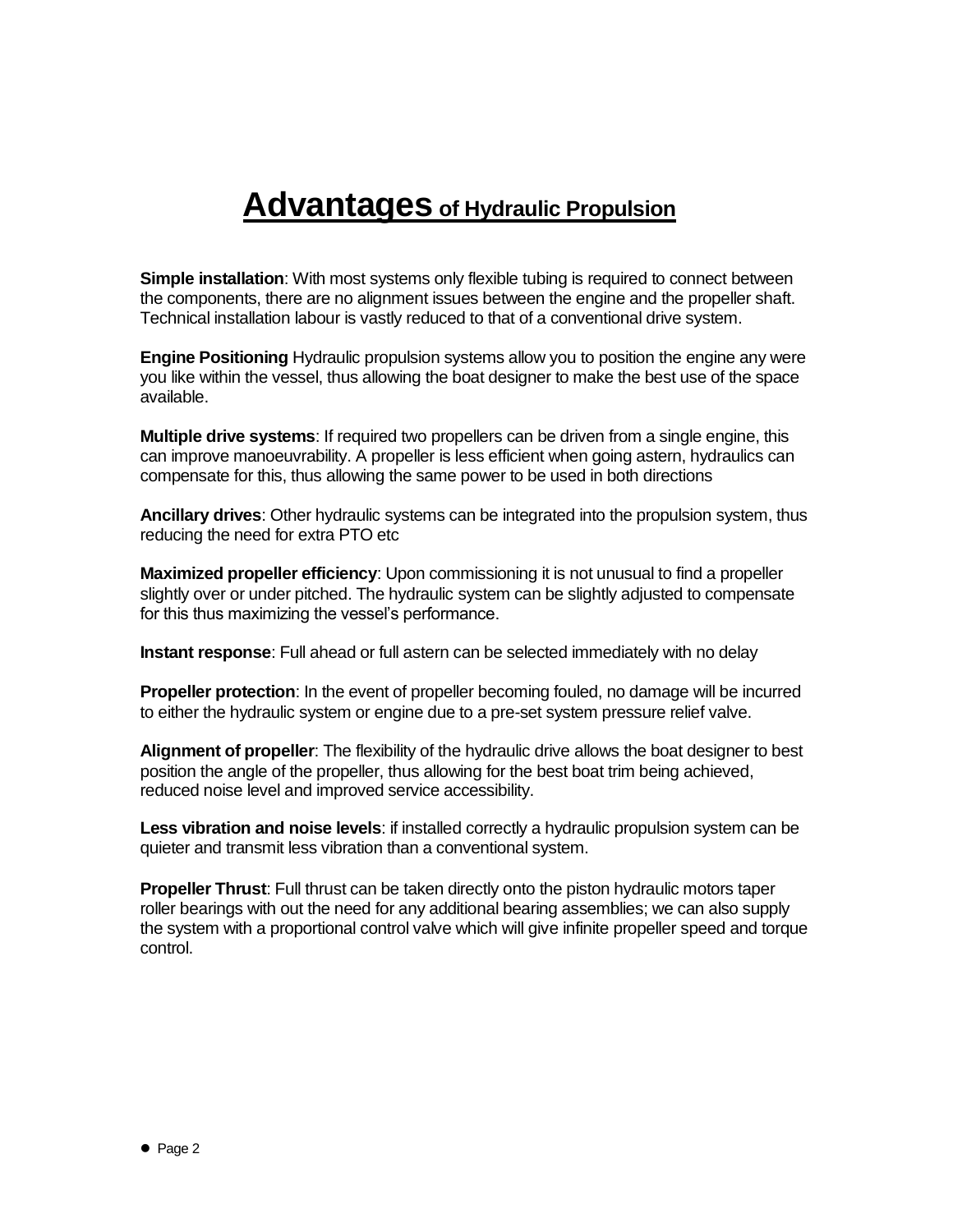**British Waterways** trusted Hercules Hydraulics to design, supply, install and support their Hydraulic Propulsion requirements in 2005, 2006, & 2007.

Their new fleet of vessels have exceeded most individual's expectations.

These systems were designed for reliability, long life, and power.



Knowledge is our strength

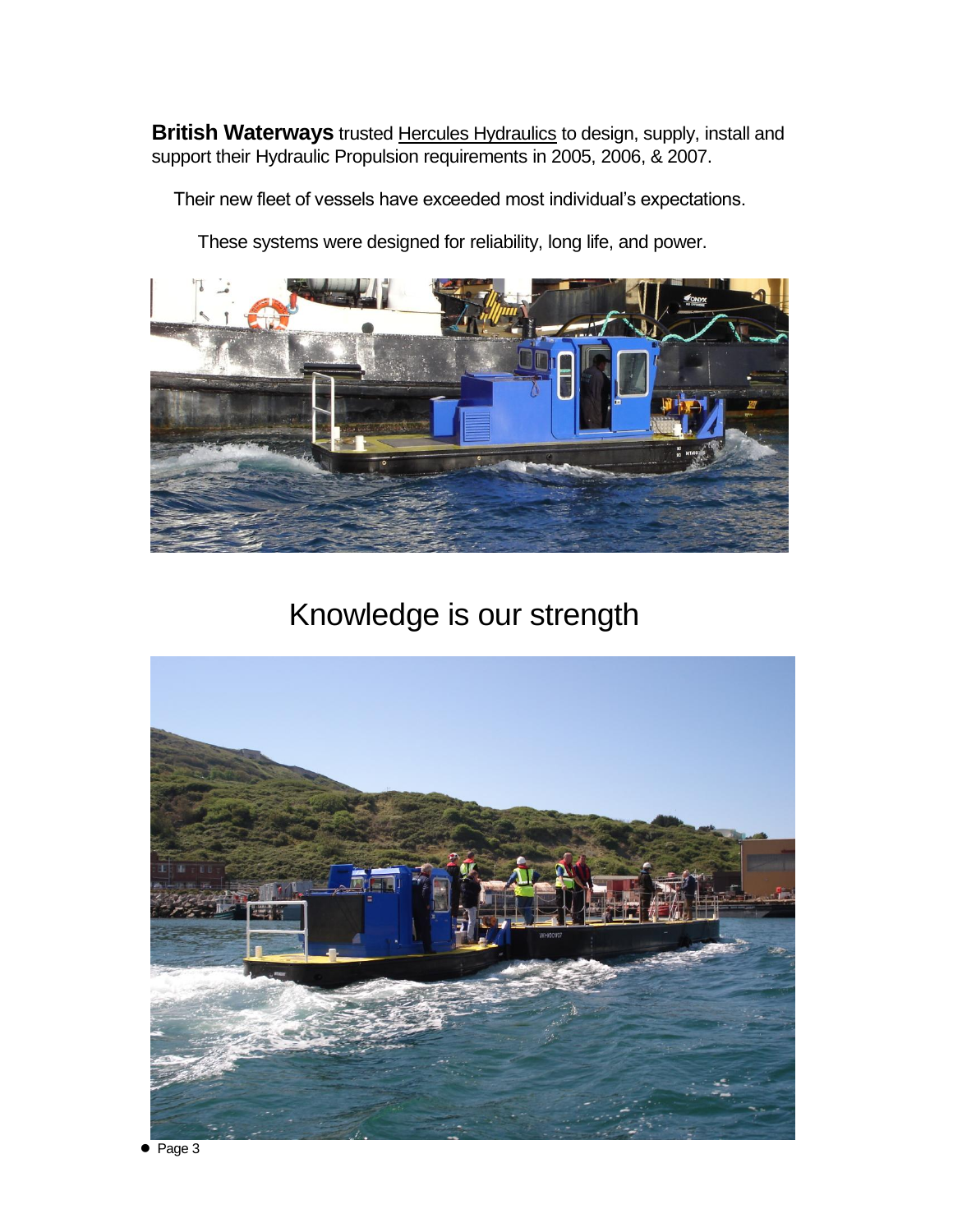## Warning

- 1. Don't be fooled by other hydraulic system suppliers in believing that a hydraulic system can transmit up to 95 % of the engines HP to the propeller. **It cannot**.
- 2. Don't be fooled in believing that a hydraulic system can transmit the engine power with the same losses and efficiency of a conventional gear box. **It cannot.**
- 3. Disbelieving will only result in you obtaining a system with a propeller which is sized or pitched incorrectly.
- 4. The average losses with in a hydraulic power transmission from any given engines fly wheel to the propeller will be approximately 18 %. Therefore if the engine is rated to **40 HP** you will only achieve approx **33 HP** at the propeller.
- 5. The average losses through a conventional hydraulic gear box, drive shaft, stern tube arrangement is approximately up towards 10 %. Therefore if the engine is rated to **40 HP** you will only achieve approx **36 HP** at the propeller.
- 6. So at best a hydraulic transmission will transmit approximately 8% less than a conventional gear box system, which on the above example would = **3 HP**
- 7. We would challenge any other supplier to discuss and debate any of the above statements reference to Hydraulic transmission systems.
- 8. The most important thing when designing a hydraulic propulsion system is to make sure all the components are compatible and the propeller supplier is furnished with all the relevant information and including the calculated HP, Torque and speed which will be achieved at the propeller.
- 9. Please note the quality of the hydraulic components, oil cleanliness, installation, and the compatibility of the system will have a direct effect on the systems efficiency, performance and life expectancy.
- 10.We believe a good quality designed hydraulic system is far superior than a conventional gear box transmission system and installation.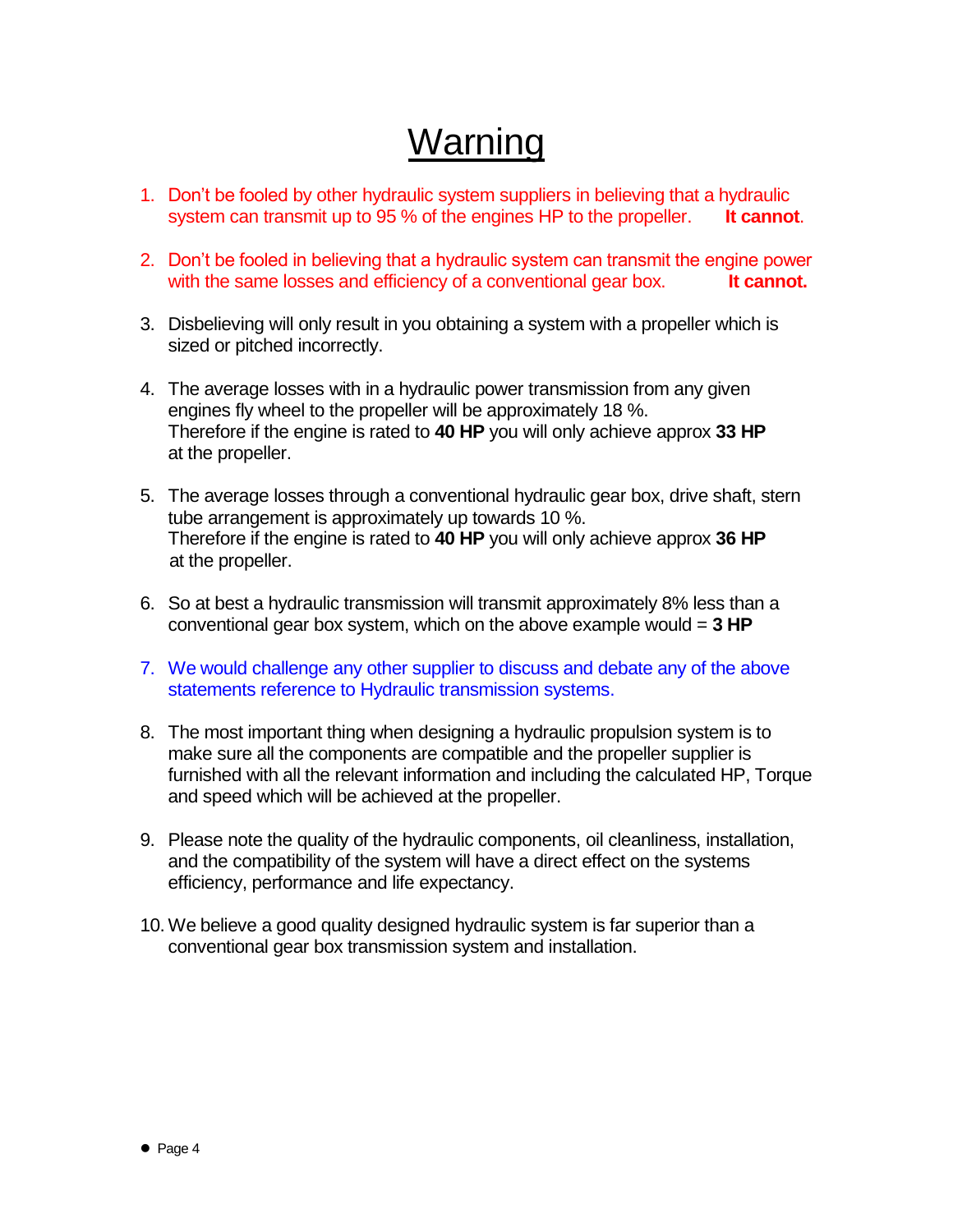### Option 1

#### **This option includes a Piston pump and Motor**

The advantage of this product is its efficiency ( approx 18% losses ), quality and the life expectancy of up to 30 years.

We in build within our system a boost filter arrangement which allows the use of a small and compact oil tank arrangement, the boost unit also serves other purposes such as maintaining a positive pump suction pressure, which can be crucial when the ambient temperature is very low.

The hydraulic motor has inbuilt taper roller bearings on its out put shaft which can with stand the full thrust of the propeller shaft in both directions, this removes the need to include a thrust bearing assembly on the propeller shaft if the hydraulic motor is going to be installed in a conventional manner.

## Option 2

#### **This option includes a Vane pump and Motor**

The advantage of this product is the cost, a 43 HP system and above will be cheaper than a piston product, BUT its efficiency will be ( approx 23% ) which will increase in a shorter period of time than the piston units if used to its capacity, its quality and life expectancy will also be less.

The pump unit requires a positive head of oil for the suction, and the maximum speed of these units is **2800 abs max.**

The system will need an oil tank at least equal to the pumps output flow, and the oil tank will need to be designed carefully to reduce the risk of aeration.

The hydraulic motor has no bearings installed on its output shaft and cannot support any thrust load, therefore if its going to be installed onto a propeller shaft in the conventional manner a extra bearing support will be needed, either on the motor itself or on the prop shaft.

There is a wide variety of ratios within both options, but for this document we have only included the 2 most commonly used which are approximately between the 2:1 and 3:1.

------------------------------------------------------------------------------------------------------------------------------

#### **Please note**

The second option is perfectly adequate if the purchaser is not too concerned about the efficiency and generally only uses the maximum HP of the system on occasions.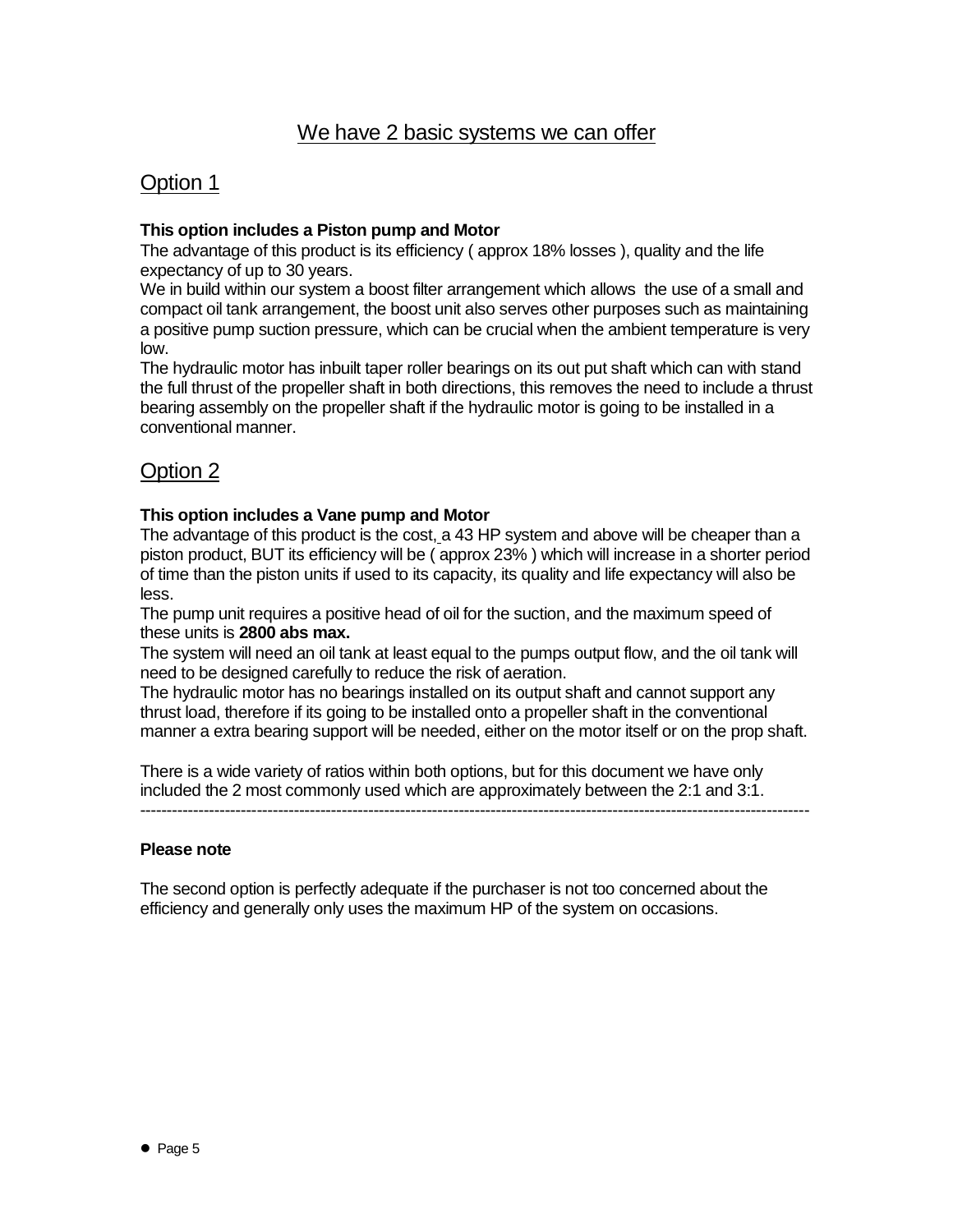### Basic Hydraulic Design for the " Piston " System

The single hydraulic pump will be mounted directly to the engines flywheel via a bell housing and coupling.

The hydraulic pump will draw oil from the single 35 ltr capacity via the boost unit and oil tank.

The oil flow from the pump will be directed into directional control valve, which will direct the oil flow to the hydraulic motor to give either, ahead or astern motion and drive. This valve will be supplied ready for Morse or Cobalt 33c or 43 c cable control.

The speed of the propulsion unit will be proportional to the engine speed.

The return oil will then be directed through a full flow oil cooler which will be integrated into the engines cooling system, before the oil returns back to the oil tank and boost unit.

#### Basic Hydraulic Design for the " Vane " System

The single hydraulic pump will be mounted directly to the engines flywheel via a bell housing and coupling.

The hydraulic pump will draw oil from the single oil tank. This tank will be larger than the piston unit mainly because we are not able to incorporate the boost unit within the pumps technical capabilities.

The oil flow from the pump will be directed into directional control valve, which will direct the oil flow to the hydraulic motor to give either, ahead or astern motion and drive. This valve will be supplied ready for Morse or Cobalt 33c or 43 c cable control.

The speed of the propulsion unit will be proportional to the engine speed.

The return oil will then be directed through a full flow oil cooler which will be integrated into the engines cooling system but fixed to the hydraulic oil tank, before the oil returns back into the oil tank.

#### For other options

If a potential customer requires either proportional control, electronic proportional control, a hydraulic system for a fixed speed engine or to integrate other hydraulic equipment with the hydraulic propulsion system such as thrusters it would be advisable to always contact our sales office.

We believe that the options available to us and our customers are too great to include into a spread sheet matrix and could soon become confusing.

We can promise that we will come back within the working day with a proposal and price.

### **All the different drive motors can be specified to suit our Drive Pod.**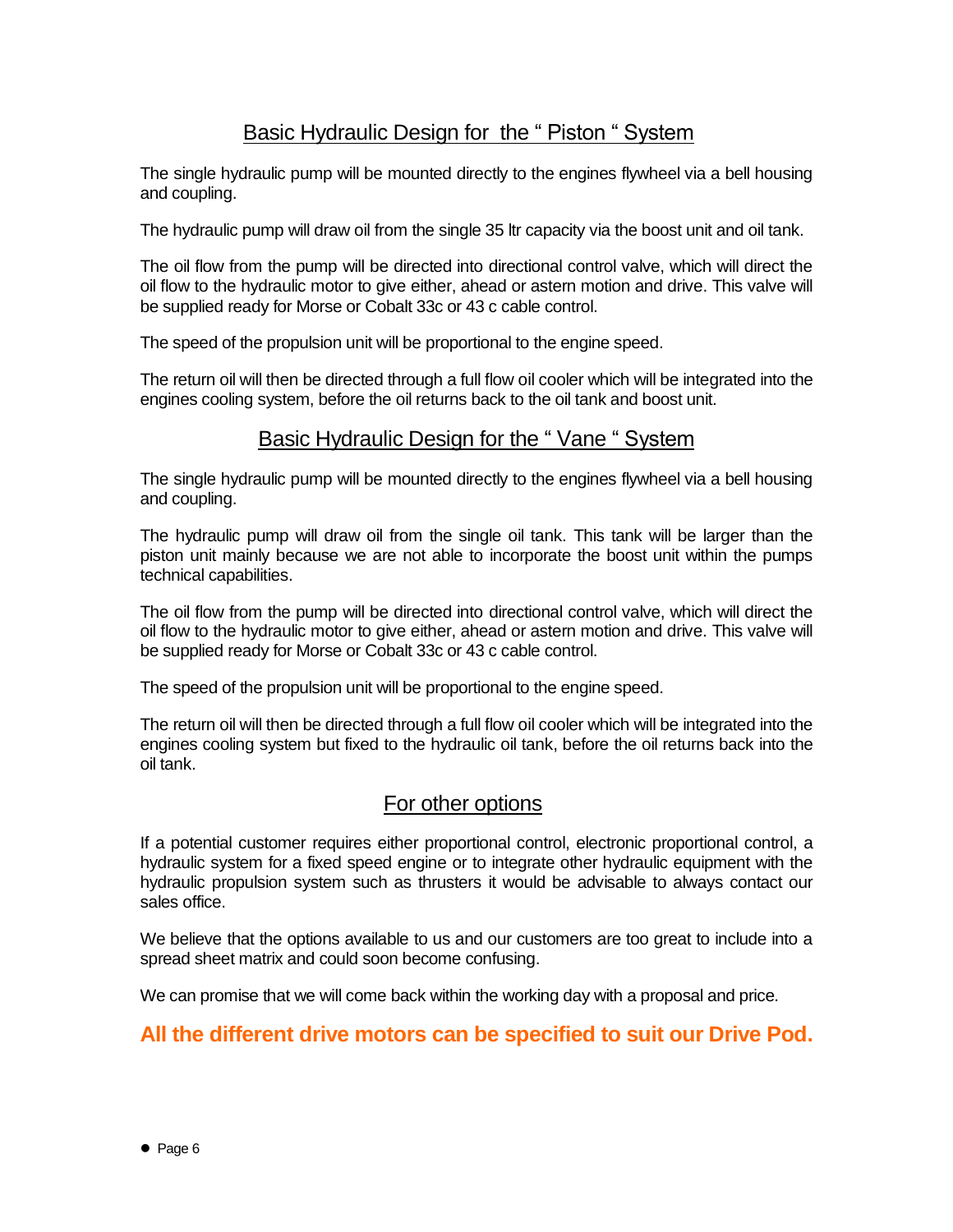## Components Included Within the Price for "Piston System"

Equipment, personal services and other items included within our standard quotation are as follows

- 1) As much guidance and advice you require to achieve the system, performance you require to suit you and your vessels needs.
- 2) We will liaise with your propeller supplier to make sure that the propeller suits the system, the vessel and your operating parameters.
- 3) 3 years guarantee on all the hydraulic equipment supplied. **Our competitors do not offer the above**
- 4) High efficiency Bent axis fixed displacement piston motor with taper roller bearings which can absorb the full thrust of the propeller
- 5) High efficiency Bent axis piston pump. High pressure. To be driven off your engines flywheel
- 6) Pump suction boost unit including 20 absolute micron filter unit
- 7) Directional control valve including maximum working pressure and system safety relief valve
- 8) Mounting Bracket, cable control mounting and cable linkage for the directional control valve to suit 33c or 43c cables
- 9) Mild steel 35 litre capacity oil reservoir including
	- a. Baffle plate
	- b. Inspection plate fully sealed
	- c. Pump suction isolating lockable ball valve
	- d. Oil level and temperature sight gauge
	- e. Manifold for boost unit to be mounted to the reservoir painted in a colour of the customers choice
	- f. All of the above completely assembled and pressure tested prior to despatch
- 10) System Manual including
	- a. Circuit drawings
	- b. Installation drawings
	- c. Fault diagnosis chart
	- d. Installation details and recommended practices
	- e. Preventative maintenance schemes and check lists
	- f. Start up procedure
	- g. Commissioning check list
	- h. System test and performance report list

#### **Other Items and services which can be provided are**

Hercules Drive Pod **Hydraulic motor coupling and tail shaft** Incorporation of additional hydraulic equipment Installation on site Hydraulic adaptors and flanges **Oil** cooler Specially designed oil tanks Commissioning on site<br>
Proportional control Commissioning on site<br>
Systems for fixed speed Wheel house monitoring panel **Installation** on site Electrical joy stick control Electrical remote control Clutched pump units

Systems for fixed speed engines